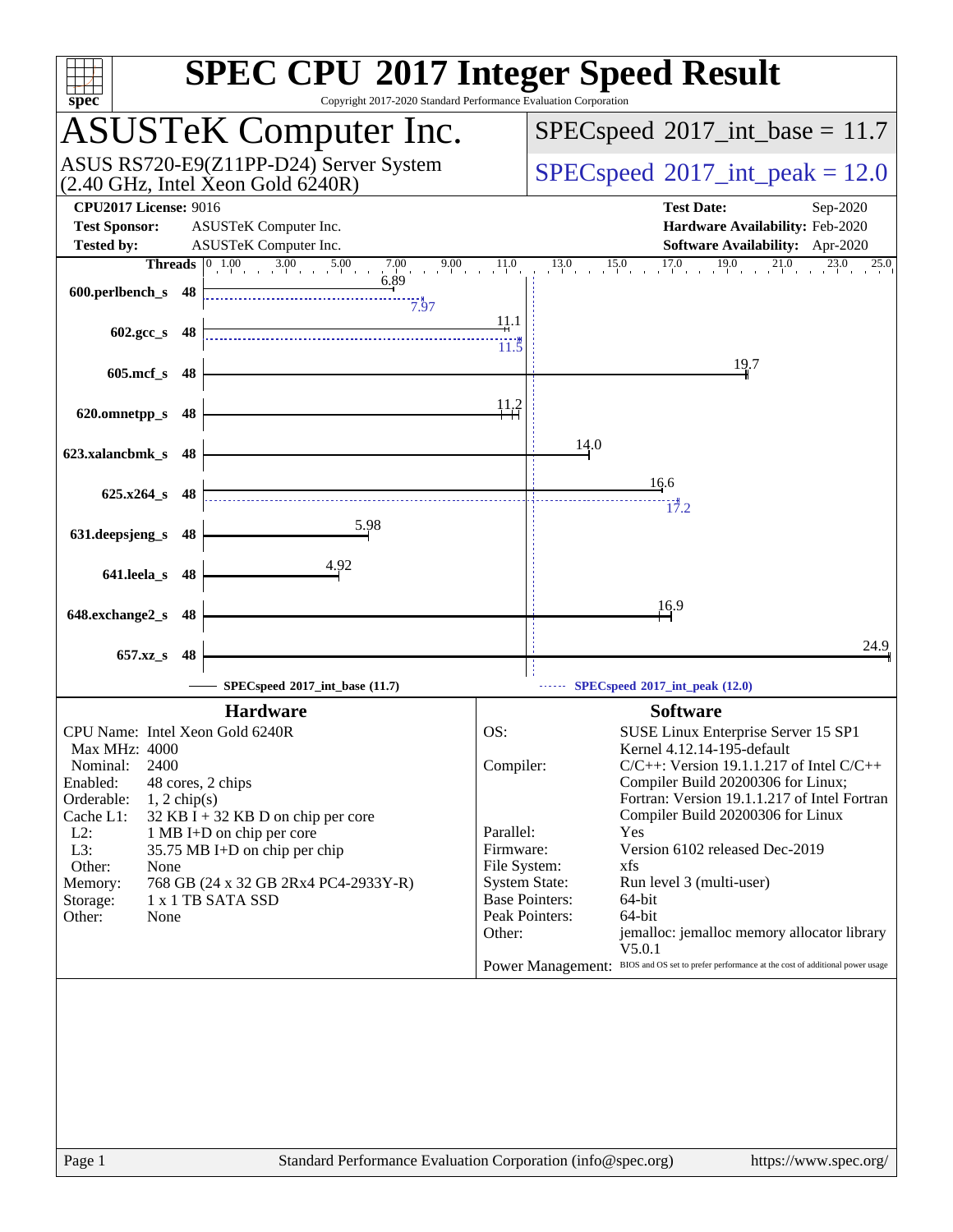

Copyright 2017-2020 Standard Performance Evaluation Corporation

# ASUSTeK Computer Inc.

ASUS RS720-E9(Z11PP-D24) Server System  $(2.40 \text{ GHz}, \text{ Intel Xeon Gold } 6240\text{R})$  [SPECspeed](http://www.spec.org/auto/cpu2017/Docs/result-fields.html#SPECspeed2017intpeak)®[2017\\_int\\_peak = 1](http://www.spec.org/auto/cpu2017/Docs/result-fields.html#SPECspeed2017intpeak)2.0

 $SPECspeed^{\circ}2017\_int\_base = 11.7$  $SPECspeed^{\circ}2017\_int\_base = 11.7$ 

**[Test Sponsor:](http://www.spec.org/auto/cpu2017/Docs/result-fields.html#TestSponsor)** ASUSTeK Computer Inc. **[Hardware Availability:](http://www.spec.org/auto/cpu2017/Docs/result-fields.html#HardwareAvailability)** Feb-2020

**[CPU2017 License:](http://www.spec.org/auto/cpu2017/Docs/result-fields.html#CPU2017License)** 9016 **[Test Date:](http://www.spec.org/auto/cpu2017/Docs/result-fields.html#TestDate)** Sep-2020 **[Tested by:](http://www.spec.org/auto/cpu2017/Docs/result-fields.html#Testedby)** ASUSTeK Computer Inc. **[Software Availability:](http://www.spec.org/auto/cpu2017/Docs/result-fields.html#SoftwareAvailability)** Apr-2020

### **[Results Table](http://www.spec.org/auto/cpu2017/Docs/result-fields.html#ResultsTable)**

|                                            | <b>Base</b>    |                |       |                |       | <b>Peak</b>    |       |                |                |              |                |              |                |              |
|--------------------------------------------|----------------|----------------|-------|----------------|-------|----------------|-------|----------------|----------------|--------------|----------------|--------------|----------------|--------------|
| <b>Benchmark</b>                           | <b>Threads</b> | <b>Seconds</b> | Ratio | <b>Seconds</b> | Ratio | <b>Seconds</b> | Ratio | <b>Threads</b> | <b>Seconds</b> | <b>Ratio</b> | <b>Seconds</b> | <b>Ratio</b> | <b>Seconds</b> | <b>Ratio</b> |
| $600.$ perlbench s                         | 48             | 258            | 6.89  | 257            | 6.89  | 257            | 6.90  | 48             | 222            | 7.99         | 224            | 7.92         | 223            | 7.97         |
| $602 \text{.} \text{gcc}\text{_<}$ s       | 48             | 364            | 10.9  | 359            | 11.1  | 359            | 11.1  | 48             | 346            | 11.5         | 350            | 11.4         | 347            | 11.5         |
| $605 \text{.mcf } s$                       | 48             | 240            | 19.7  | 239            | 19.7  | 240            | 19.7  | 48             | 240            | <u>19.7</u>  | 239            | 19.7         | 240            | 19.7         |
| 620.omnetpp_s                              | 48             | 143            | 11.4  | 146            | 11.2  | 151            | 10.8  | 48             | 143            | 11.4         | 146            | 11.2         | 151            | 10.8         |
| 623.xalancbmk s                            | 48             | 101            | 14.0  | 101            | 14.0  | 101            | 14.0  | 48             | 101            | <b>14.0</b>  | 101            | 14.0         | 101            | 14.0         |
| 625.x264 s                                 | 48             | 106            | 16.6  | 106            | 16.7  | 106            | 16.6  | 48             | 103            | 17.2         | 102            | 17.2         | 102            | 17.2         |
| 631.deepsjeng_s                            | 48             | 240            | 5.98  | 240            | 5.98  | 240            | 5.97  | 48             | 240            | 5.98         | 240            | 5.98         | 240            | 5.97         |
| 641.leela s                                | 48             | 347            | 4.92  | 347            | 4.92  | 347            | 4.92  | 48             | 347            | 4.92         | 347            | 4.92         | 347            | 4.92         |
| 648.exchange2 s                            | 48             | 178            | 16.5  | 173            | 17.0  | 173            | 16.9  | 48             | 178            | 16.5         | 173            | 17.0         | 173            | 16.9         |
| $657.xz$ s                                 | 48             | 249            | 24.9  | 248            | 24.9  | 249            | 24.9  | 48             | 249            | 24.9         | 248            | 24.9         | 249            | 24.9         |
| $SPECspeed^{\circ}2017$ int base =<br>11.7 |                |                |       |                |       |                |       |                |                |              |                |              |                |              |

**[SPECspeed](http://www.spec.org/auto/cpu2017/Docs/result-fields.html#SPECspeed2017intpeak)[2017\\_int\\_peak =](http://www.spec.org/auto/cpu2017/Docs/result-fields.html#SPECspeed2017intpeak) 12.0**

Results appear in the [order in which they were run.](http://www.spec.org/auto/cpu2017/Docs/result-fields.html#RunOrder) Bold underlined text [indicates a median measurement](http://www.spec.org/auto/cpu2017/Docs/result-fields.html#Median).

### **[Compiler Notes](http://www.spec.org/auto/cpu2017/Docs/result-fields.html#CompilerNotes)**

The inconsistent Compiler version information under Compiler Version section is due to a discrepancy in Intel Compiler. The correct version of C/C++ compiler is: Version 19.1.1.217 Build 20200306 Compiler for Linux The correct version of Fortran compiler is: Version 19.1.1.217 Build 20200306 Compiler for Linux

### **[Operating System Notes](http://www.spec.org/auto/cpu2017/Docs/result-fields.html#OperatingSystemNotes)**

 Stack size set to unlimited using "ulimit -s unlimited" OS set to performance mode via cpupower frequency-set -g performance

### **[Environment Variables Notes](http://www.spec.org/auto/cpu2017/Docs/result-fields.html#EnvironmentVariablesNotes)**

```
Environment variables set by runcpu before the start of the run:
KMP AFFINITY = "granularity=fine, scatter"
LD_LIBRARY_PATH = "/191u1/lib/intel64:/191u1/je5.0.1-64"
MALLOC_CONF = "retain:true"
OMP_STACKSIZE = "192M"
```
### **[General Notes](http://www.spec.org/auto/cpu2017/Docs/result-fields.html#GeneralNotes)**

 Binaries compiled on a system with 1x Intel Core i9-7980XE CPU + 64GB RAM memory using Redhat Enterprise Linux 8.0 Transparent Huge Pages enabled by default Prior to runcpu invocation Filesystem page cache synced and cleared with:

**(Continued on next page)**

| age 2 |  |
|-------|--|
|-------|--|

Page 2 Standard Performance Evaluation Corporation [\(info@spec.org\)](mailto:info@spec.org) <https://www.spec.org/>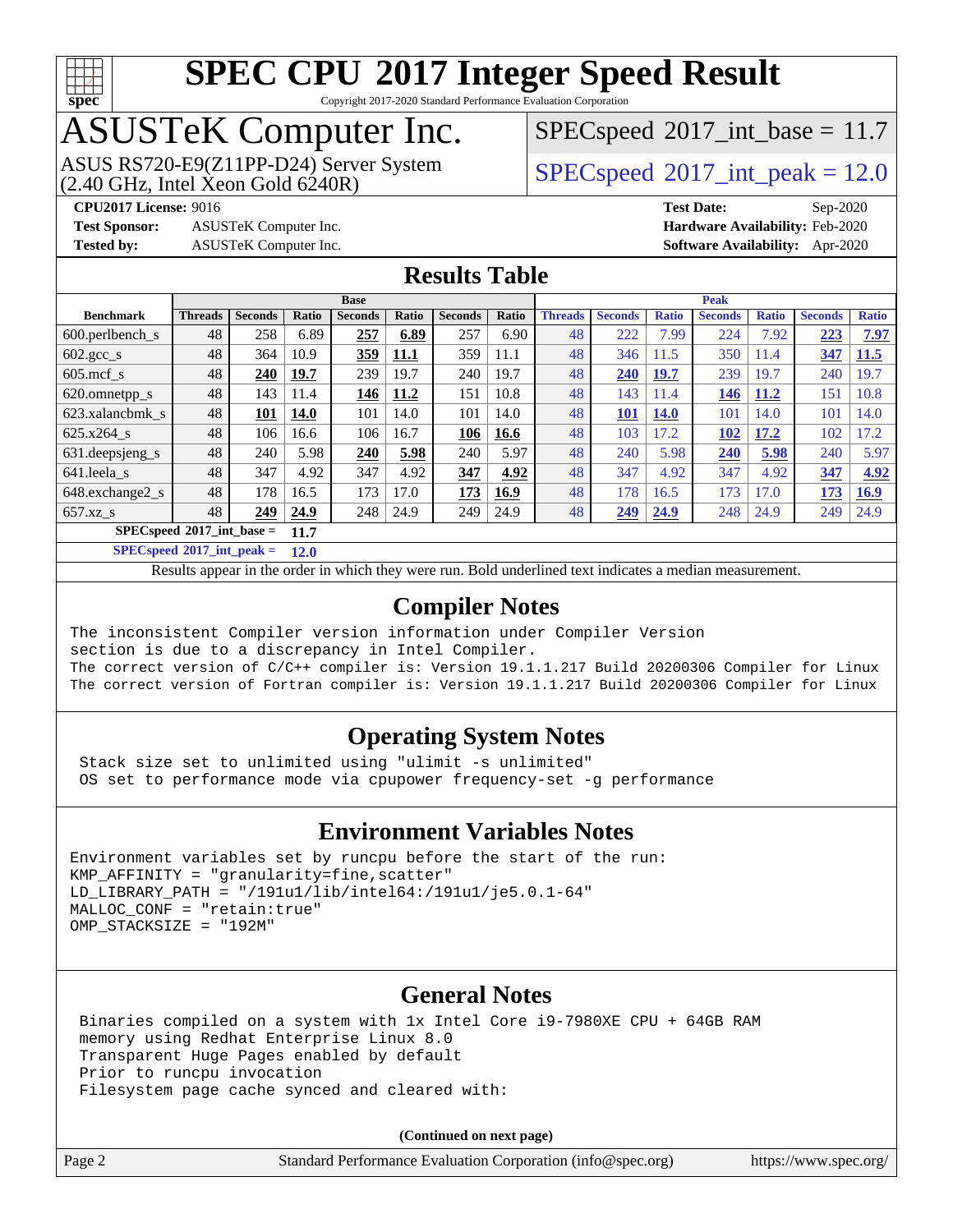

Copyright 2017-2020 Standard Performance Evaluation Corporation

## ASUSTeK Computer Inc.

(2.40 GHz, Intel Xeon Gold 6240R) ASUS RS720-E9(Z11PP-D24) Server System  $SPEC speed@2017$  int\_peak = 12.0

 $SPECspeed^{\circ}2017\_int\_base = 11.7$  $SPECspeed^{\circ}2017\_int\_base = 11.7$ 

**[Test Sponsor:](http://www.spec.org/auto/cpu2017/Docs/result-fields.html#TestSponsor)** ASUSTeK Computer Inc. **[Hardware Availability:](http://www.spec.org/auto/cpu2017/Docs/result-fields.html#HardwareAvailability)** Feb-2020 **[Tested by:](http://www.spec.org/auto/cpu2017/Docs/result-fields.html#Testedby)** ASUSTeK Computer Inc. **[Software Availability:](http://www.spec.org/auto/cpu2017/Docs/result-fields.html#SoftwareAvailability)** Apr-2020

**[CPU2017 License:](http://www.spec.org/auto/cpu2017/Docs/result-fields.html#CPU2017License)** 9016 **[Test Date:](http://www.spec.org/auto/cpu2017/Docs/result-fields.html#TestDate)** Sep-2020

### **[General Notes \(Continued\)](http://www.spec.org/auto/cpu2017/Docs/result-fields.html#GeneralNotes)**

 sync; echo 3> /proc/sys/vm/drop\_caches NA: The test sponsor attests, as of date of publication, that CVE-2017-5754 (Meltdown) is mitigated in the system as tested and documented. Yes: The test sponsor attests, as of date of publication, that CVE-2017-5753 (Spectre variant 1) is mitigated in the system as tested and documented. Yes: The test sponsor attests, as of date of publication, that CVE-2017-5715 (Spectre variant 2) is mitigated in the system as tested and documented.

The jemalloc library was configured and built at default for 32bit (i686) and 64bit (x86\_64) targets; built with the RedHat Enterprise 7.5, and the system compiler gcc 4.8.5; sources available from jemalloc.net or <https://github.com/jemalloc/jemalloc/releases>

### **[Platform Notes](http://www.spec.org/auto/cpu2017/Docs/result-fields.html#PlatformNotes)**

| BIOS Configuration:                                                                                                                                                                            |  |  |  |  |  |
|------------------------------------------------------------------------------------------------------------------------------------------------------------------------------------------------|--|--|--|--|--|
| $VT-d = Disabled$                                                                                                                                                                              |  |  |  |  |  |
| Patrol Scrub = Disabled                                                                                                                                                                        |  |  |  |  |  |
| ENERGY_PERF_BIAS_CFG mode = performance                                                                                                                                                        |  |  |  |  |  |
| HyperThreading = Disabled                                                                                                                                                                      |  |  |  |  |  |
| CSM Support = Disabled                                                                                                                                                                         |  |  |  |  |  |
| Engine Boost = $Level3(Max)$                                                                                                                                                                   |  |  |  |  |  |
| $Enforce POR = Disable$                                                                                                                                                                        |  |  |  |  |  |
| Memory Frequency = 2933                                                                                                                                                                        |  |  |  |  |  |
| LLC dead line allc = Disabled                                                                                                                                                                  |  |  |  |  |  |
| SR-IOV Support = Disabled                                                                                                                                                                      |  |  |  |  |  |
| Sysinfo program /191u1/bin/sysinfo<br>Rev: r6365 of 2019-08-21 295195f888a3d7edble6e46a485a0011<br>running on linux-628j Wed Sep 30 01:12:04 2020                                              |  |  |  |  |  |
| SUT (System Under Test) info as seen by some common utilities.<br>For more information on this section, see<br>https://www.spec.org/cpu2017/Docs/config.html#sysinfo                           |  |  |  |  |  |
| From /proc/cpuinfo<br>model name: $Intel(R)$ Xeon(R) Gold 6240R CPU @ 2.40GHz<br>2 "physical id"s (chips)<br>48 "processors"                                                                   |  |  |  |  |  |
| cores, siblings (Caution: counting these is hw and system dependent. The following<br>excerpts from /proc/cpuinfo might not be reliable. Use with caution.)<br>cpu cores $: 24$<br>sibling: 24 |  |  |  |  |  |
| (Continued on next page)                                                                                                                                                                       |  |  |  |  |  |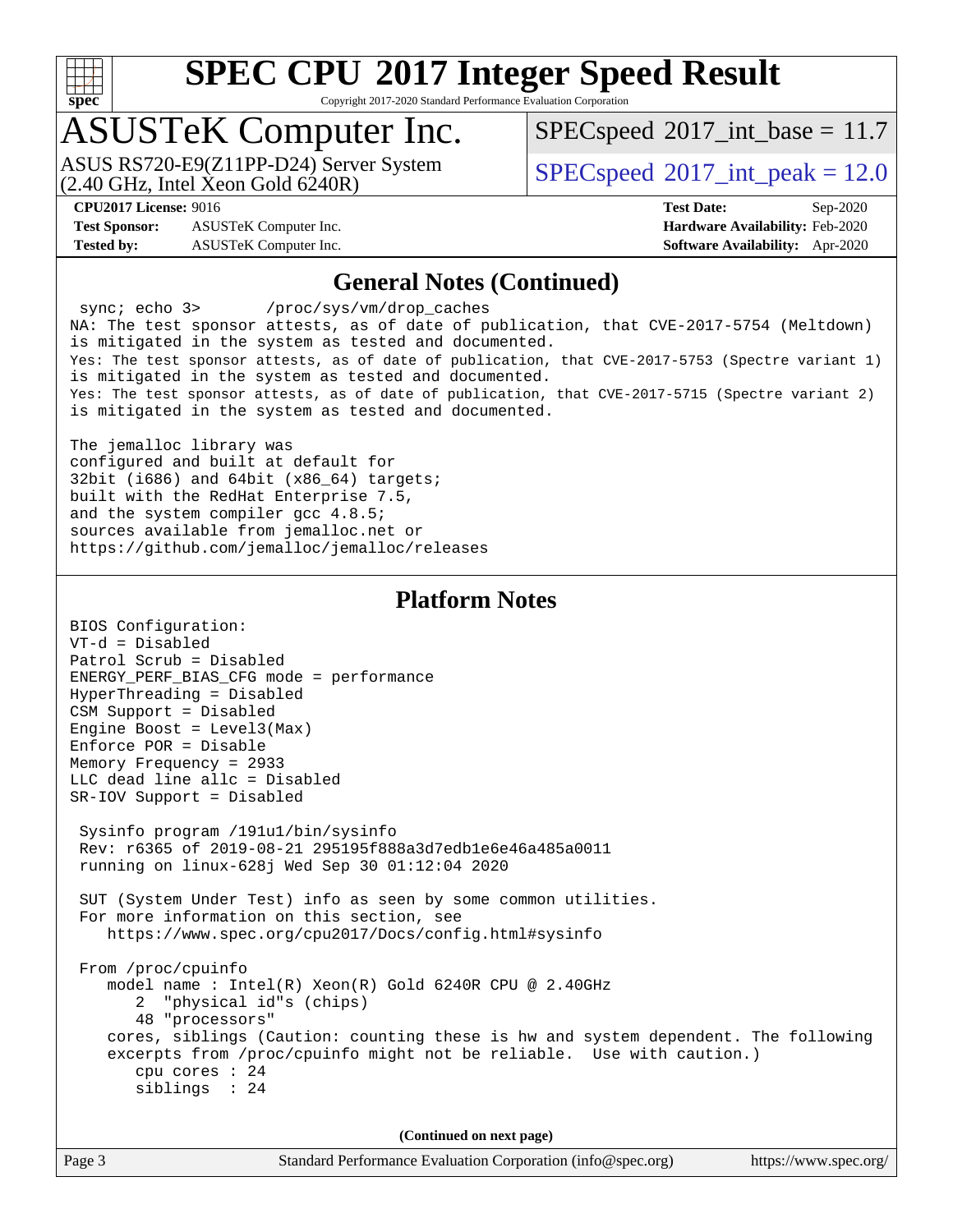

Copyright 2017-2020 Standard Performance Evaluation Corporation

## ASUSTeK Computer Inc.

 $(2.40 \text{ GHz}, \text{Intel Xeon Gold } 6240 \text{R})$ ASUS RS720-E9(Z11PP-D24) Server System  $SPECspeed@2017$  $SPECspeed@2017$  int\_peak = 12.0

 $SPECspeed^{\circ}2017\_int\_base = 11.7$  $SPECspeed^{\circ}2017\_int\_base = 11.7$ 

#### **[CPU2017 License:](http://www.spec.org/auto/cpu2017/Docs/result-fields.html#CPU2017License)** 9016 **[Test Date:](http://www.spec.org/auto/cpu2017/Docs/result-fields.html#TestDate)** Sep-2020

**[Test Sponsor:](http://www.spec.org/auto/cpu2017/Docs/result-fields.html#TestSponsor)** ASUSTeK Computer Inc. **[Hardware Availability:](http://www.spec.org/auto/cpu2017/Docs/result-fields.html#HardwareAvailability)** Feb-2020 **[Tested by:](http://www.spec.org/auto/cpu2017/Docs/result-fields.html#Testedby)** ASUSTeK Computer Inc. **[Software Availability:](http://www.spec.org/auto/cpu2017/Docs/result-fields.html#SoftwareAvailability)** Apr-2020

### **[Platform Notes \(Continued\)](http://www.spec.org/auto/cpu2017/Docs/result-fields.html#PlatformNotes)**

 physical 0: cores 0 1 2 3 4 5 6 9 10 11 12 13 16 17 18 19 20 21 24 25 26 27 28 29 physical 1: cores 0 1 2 3 4 5 6 8 9 10 11 12 13 16 17 18 19 20 21 25 26 27 28 29

From lscpu:

| Architecture:                                                                                                   | x86_64                                         |
|-----------------------------------------------------------------------------------------------------------------|------------------------------------------------|
| $CPU$ op-mode(s):                                                                                               | 32-bit, 64-bit                                 |
| Byte Order:                                                                                                     | Little Endian                                  |
| Address sizes:                                                                                                  | 46 bits physical, 48 bits virtual              |
| CPU(s):                                                                                                         | 48                                             |
| On-line CPU(s) list: $0-47$                                                                                     |                                                |
| $Thread(s)$ per core:                                                                                           | $\mathbf{1}$                                   |
| $Core(s)$ per socket:                                                                                           | 24                                             |
| Socket(s):                                                                                                      | $\overline{a}$                                 |
| NUMA node(s):                                                                                                   | $\overline{2}$                                 |
| Vendor ID:                                                                                                      | GenuineIntel                                   |
| CPU family:                                                                                                     | 6                                              |
| Model:                                                                                                          | 85                                             |
| Model name:                                                                                                     | Intel(R) Xeon(R) Gold 6240R CPU @ 2.40GHz      |
| Stepping:                                                                                                       | 7                                              |
| $CPU$ $MHz:$                                                                                                    | 2400.000                                       |
| $CPU$ $max$ $MHz$ :                                                                                             | 4000.0000                                      |
| CPU min MHz:                                                                                                    | 1000.0000                                      |
| BogoMIPS:                                                                                                       | 4800.00                                        |
| Virtualization:                                                                                                 | $VT - x$                                       |
| Lld cache:                                                                                                      | 32K                                            |
| Lli cache:                                                                                                      | 32K                                            |
| L2 cache:                                                                                                       | 1024K                                          |
| L3 cache: when the state of the state of the state of the state of the state of the state of the state of the s | 36608K                                         |
| NUMA node0 $CPU(s): 0-23$                                                                                       |                                                |
| NUMA $node1$ $CPU(s)$ :                                                                                         | $24 - 47$                                      |
| Flaqs:                                                                                                          | fpu vme de pse tsc msr pae mce cx8 apic sep mt |

trr pge mca cmov pat pse36 clflush dts acpi mmx fxsr sse sse2 ss ht tm pbe syscall nx pdpe1gb rdtscp lm constant\_tsc art arch\_perfmon pebs bts rep\_good nopl xtopology nonstop\_tsc cpuid aperfmperf pni pclmulqdq dtes64 monitor ds\_cpl vmx smx est tm2 ssse3 sdbg fma cx16 xtpr pdcm pcid dca sse4\_1 sse4\_2 x2apic movbe popcnt tsc\_deadline\_timer aes xsave avx f16c rdrand lahf\_lm abm 3dnowprefetch cpuid\_fault epb cat\_l3 cdp\_l3 invpcid\_single intel\_ppin ssbd mba ibrs ibpb stibp ibrs\_enhanced tpr\_shadow vnmi flexpriority ept vpid fsgsbase tsc\_adjust bmi1 hle avx2 smep bmi2 erms invpcid rtm cqm mpx rdt\_a avx512f avx512dq rdseed adx smap clflushopt clwb intel\_pt avx512cd avx512bw avx512vl xsaveopt xsavec xgetbv1 xsaves cqm\_llc cqm\_occup\_llc cqm\_mbm\_total cqm\_mbm\_local dtherm ida arat pln pts hwp hwp\_act\_window hwp\_epp hwp\_pkg\_req pku ospke avx512\_vnni md\_clear flush\_l1d arch\_capabilities

 /proc/cpuinfo cache data cache size : 36608 KB

From numactl --hardware WARNING: a numactl 'node' might or might not correspond to a

**(Continued on next page)**

Page 4 Standard Performance Evaluation Corporation [\(info@spec.org\)](mailto:info@spec.org) <https://www.spec.org/>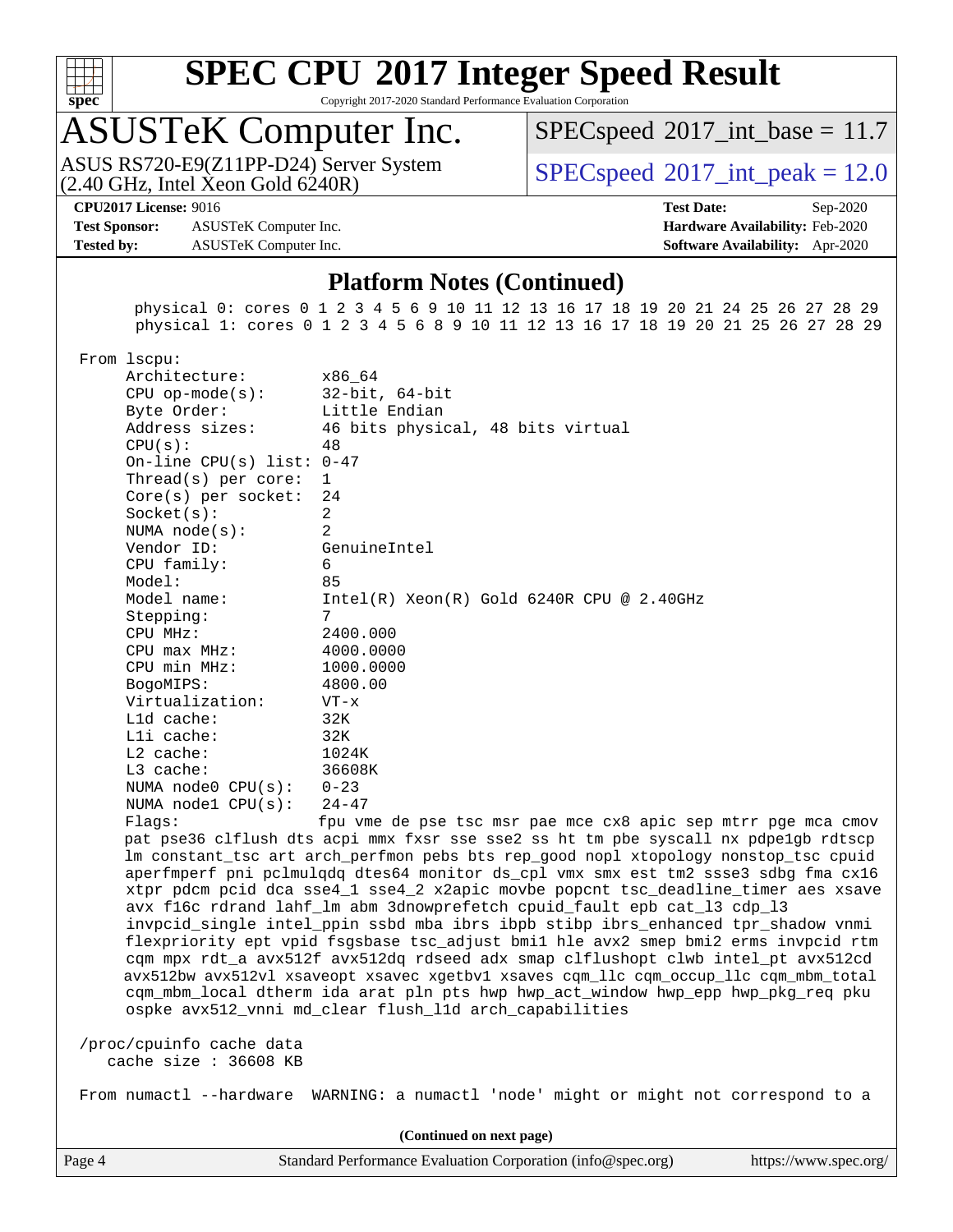

Copyright 2017-2020 Standard Performance Evaluation Corporation

# ASUSTeK Computer Inc.

ASUS RS720-E9(Z11PP-D24) Server System<br>(2.40 GHz, Intel Xeon Gold 6240R)

 $SPECspeed^{\circ}2017\_int\_base = 11.7$  $SPECspeed^{\circ}2017\_int\_base = 11.7$ 

 $SPECspeed^{\circ}2017\_int\_peak = 12.0$  $SPECspeed^{\circ}2017\_int\_peak = 12.0$ 

**[Test Sponsor:](http://www.spec.org/auto/cpu2017/Docs/result-fields.html#TestSponsor)** ASUSTeK Computer Inc. **[Hardware Availability:](http://www.spec.org/auto/cpu2017/Docs/result-fields.html#HardwareAvailability)** Feb-2020 **[Tested by:](http://www.spec.org/auto/cpu2017/Docs/result-fields.html#Testedby)** ASUSTeK Computer Inc. **[Software Availability:](http://www.spec.org/auto/cpu2017/Docs/result-fields.html#SoftwareAvailability)** Apr-2020

**[CPU2017 License:](http://www.spec.org/auto/cpu2017/Docs/result-fields.html#CPU2017License)** 9016 **[Test Date:](http://www.spec.org/auto/cpu2017/Docs/result-fields.html#TestDate)** Sep-2020

### **[Platform Notes \(Continued\)](http://www.spec.org/auto/cpu2017/Docs/result-fields.html#PlatformNotes)**

 physical chip. available: 2 nodes (0-1) node 0 cpus: 0 1 2 3 4 5 6 7 8 9 10 11 12 13 14 15 16 17 18 19 20 21 22 23 node 0 size: 385614 MB node 0 free: 384134 MB node 1 cpus: 24 25 26 27 28 29 30 31 32 33 34 35 36 37 38 39 40 41 42 43 44 45 46 47 node 1 size: 387036 MB node 1 free: 386704 MB node distances: node 0 1 0: 10 21 1: 21 10 From /proc/meminfo MemTotal: 791195160 kB HugePages\_Total: 0 Hugepagesize: 2048 kB From /etc/\*release\* /etc/\*version\* os-release: NAME="SLES" VERSION="15-SP1" VERSION\_ID="15.1" PRETTY\_NAME="SUSE Linux Enterprise Server 15 SP1" ID="sles" ID\_LIKE="suse" ANSI\_COLOR="0;32" CPE\_NAME="cpe:/o:suse:sles:15:sp1" uname -a: Linux linux-628j 4.12.14-195-default #1 SMP Tue May 7 10:55:11 UTC 2019 (8fba516) x86\_64 x86\_64 x86\_64 GNU/Linux Kernel self-reported vulnerability status: CVE-2018-3620 (L1 Terminal Fault): Not affected Microarchitectural Data Sampling: Not affected CVE-2017-5754 (Meltdown): Not affected CVE-2018-3639 (Speculative Store Bypass): Mitigation: Speculative Store Bypass disabled via prctl and seccomp CVE-2017-5753 (Spectre variant 1): Mitigation: \_\_user pointer sanitization CVE-2017-5715 (Spectre variant 2): Mitigation: Enhanced IBRS, IBPB: conditional, RSB filling run-level 3 Sep 29 17:21 SPEC is set to: /191u1 **(Continued on next page)**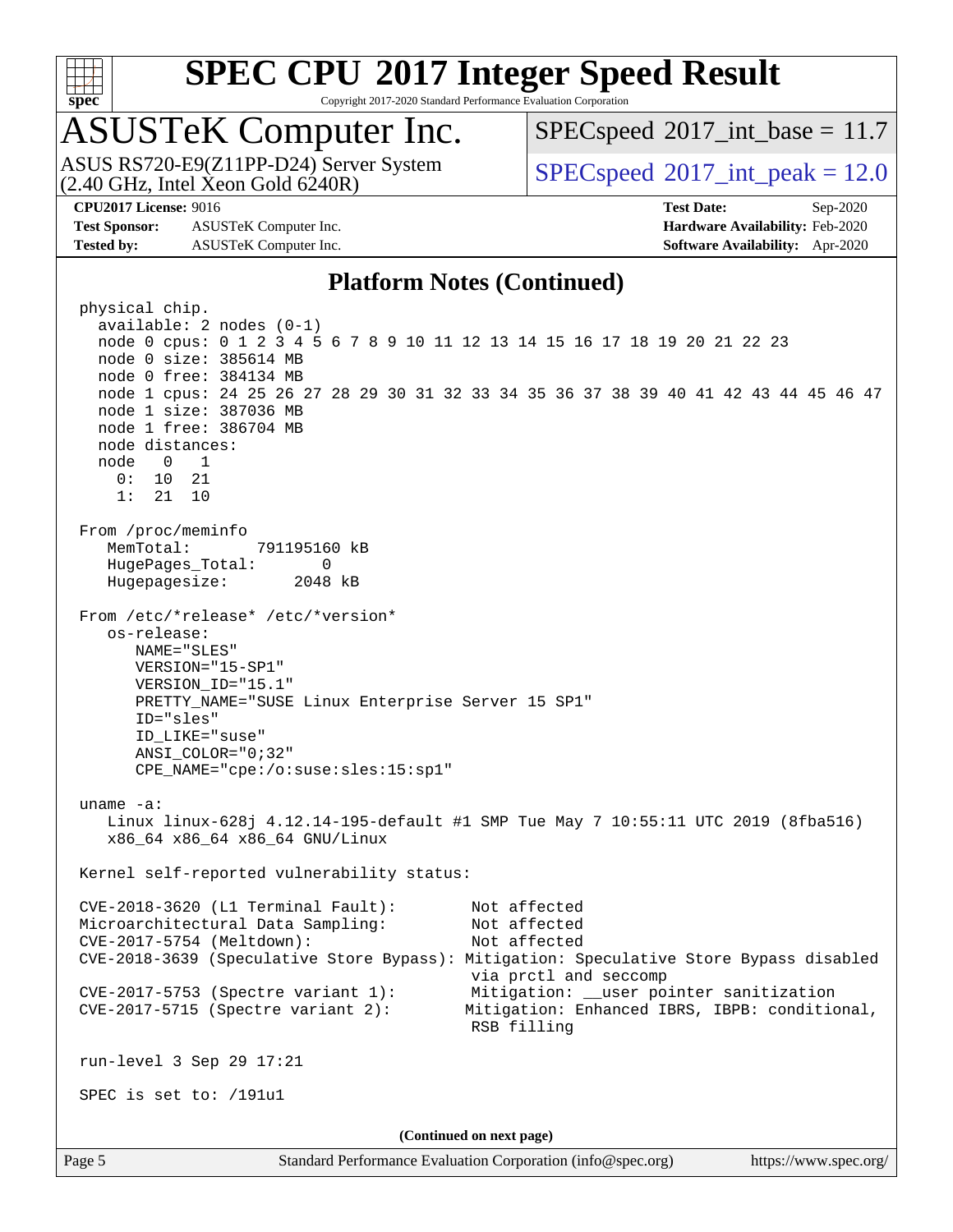

Copyright 2017-2020 Standard Performance Evaluation Corporation

## ASUSTeK Computer Inc.

 $(2.40 \text{ GHz}, \text{Intel } \hat{\text{X}}$ con Gold 6240R) ASUS RS720-E9(Z11PP-D24) Server System  $SPEC speed@2017$  int\_peak = 12.0

 $SPECspeed^{\circ}2017\_int\_base = 11.7$  $SPECspeed^{\circ}2017\_int\_base = 11.7$ 

**[Test Sponsor:](http://www.spec.org/auto/cpu2017/Docs/result-fields.html#TestSponsor)** ASUSTeK Computer Inc. **[Hardware Availability:](http://www.spec.org/auto/cpu2017/Docs/result-fields.html#HardwareAvailability)** Feb-2020 **[Tested by:](http://www.spec.org/auto/cpu2017/Docs/result-fields.html#Testedby)** ASUSTeK Computer Inc. **[Software Availability:](http://www.spec.org/auto/cpu2017/Docs/result-fields.html#SoftwareAvailability)** Apr-2020

**[CPU2017 License:](http://www.spec.org/auto/cpu2017/Docs/result-fields.html#CPU2017License)** 9016 **[Test Date:](http://www.spec.org/auto/cpu2017/Docs/result-fields.html#TestDate)** Sep-2020

#### **[Platform Notes \(Continued\)](http://www.spec.org/auto/cpu2017/Docs/result-fields.html#PlatformNotes)**

| Filesystem |                       |  | Type Size Used Avail Use% Mounted on |  |
|------------|-----------------------|--|--------------------------------------|--|
| /dev/sda4  | xfs 932G 20G 913G 3%/ |  |                                      |  |

From /sys/devices/virtual/dmi/id

 BIOS: American Megatrends Inc. 6102 12/05/2019 Vendor: ASUSTeK COMPUTER INC. Product: Z11PP-D24 Series Product Family: Server Serial: System Serial Number

 Additional information from dmidecode follows. WARNING: Use caution when you interpret this section. The 'dmidecode' program reads system data which is "intended to allow hardware to be accurately determined", but the intent may not be met, as there are frequent changes to hardware, firmware, and the "DMTF SMBIOS" standard. Memory:

24x Samsung M393A4K40CB2-CVF 32 GB 2 rank 2933

(End of data from sysinfo program)

#### **[Compiler Version Notes](http://www.spec.org/auto/cpu2017/Docs/result-fields.html#CompilerVersionNotes)**

Page 6 Standard Performance Evaluation Corporation [\(info@spec.org\)](mailto:info@spec.org) <https://www.spec.org/> ============================================================================== C | 600.perlbench\_s(base) 602.gcc\_s(base, peak) 605.mcf\_s(base, peak) | 625.x264\_s(base, peak) 657.xz\_s(base, peak) ------------------------------------------------------------------------------ Intel(R) C Compiler for applications running on Intel(R) 64, Version 2021.1 NextGen Build 20200304 Copyright (C) 1985-2020 Intel Corporation. All rights reserved. ------------------------------------------------------------------------------ ============================================================================== C | 600.perlbench\_s(peak) ------------------------------------------------------------------------------ Intel(R) C Intel(R) 64 Compiler for applications running on Intel(R) 64, Version 19.1.1.217 Build 20200306 Copyright (C) 1985-2020 Intel Corporation. All rights reserved. ------------------------------------------------------------------------------ ============================================================================== C | 600.perlbench\_s(base) 602.gcc\_s(base, peak) 605.mcf\_s(base, peak) | 625.x264\_s(base, peak) 657.xz\_s(base, peak) ------------------------------------------------------------------------------ Intel(R) C Compiler for applications running on Intel(R) 64, Version 2021.1 NextGen Build 20200304 Copyright (C) 1985-2020 Intel Corporation. All rights reserved. ------------------------------------------------------------------------------ **(Continued on next page)**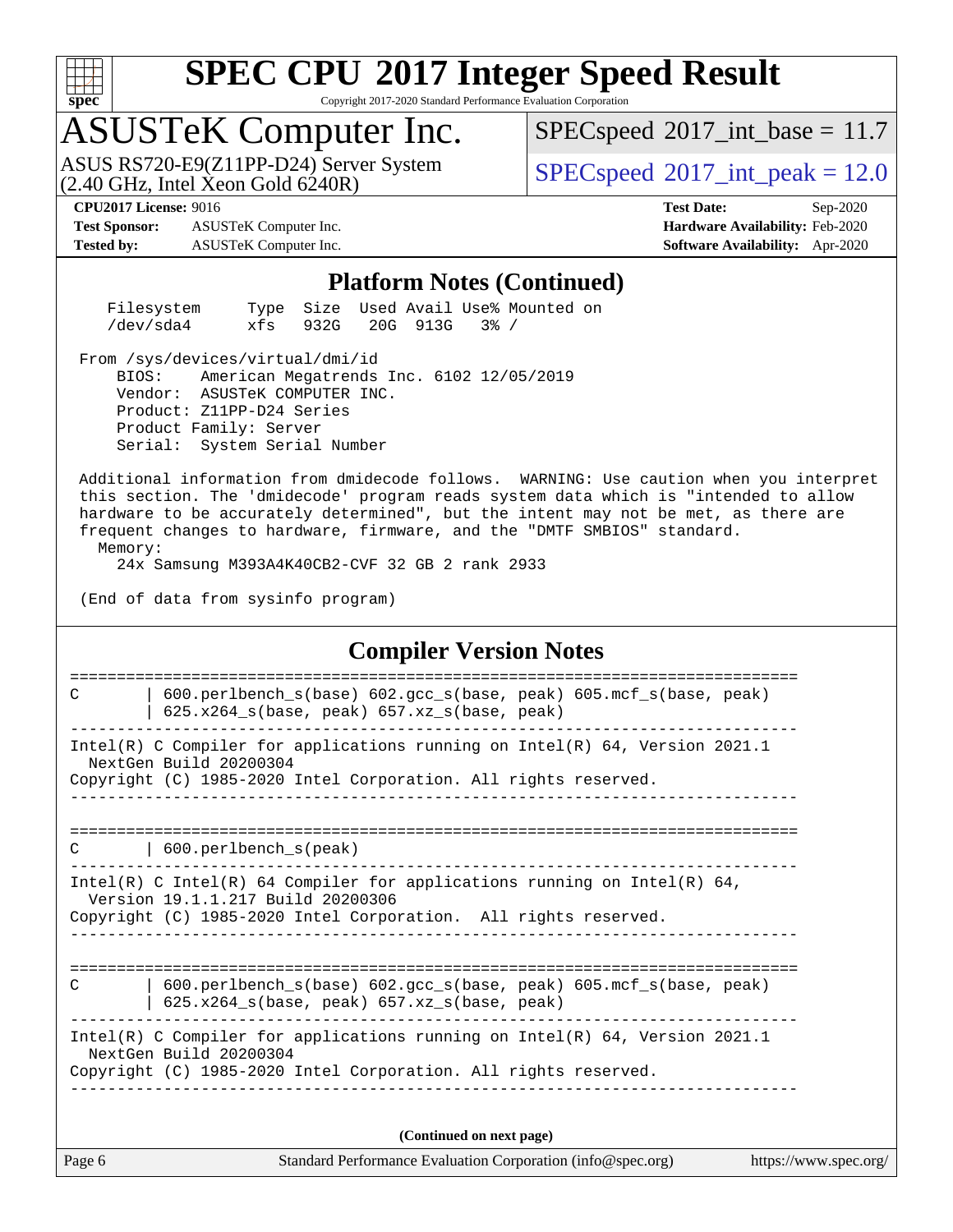

Copyright 2017-2020 Standard Performance Evaluation Corporation

# ASUSTeK Computer Inc.

 $(2.40$  GHz, Intel Xeon Gold  $6240R$ ) ASUS RS720-E9(Z11PP-D24) Server System  $\sqrt{\text{SPECspeed}}$  $\sqrt{\text{SPECspeed}}$  $\sqrt{\text{SPECspeed}}$  [2017\\_int\\_peak = 1](http://www.spec.org/auto/cpu2017/Docs/result-fields.html#SPECspeed2017intpeak)2.0

 $SPECspeed^{\circledcirc}2017\_int\_base = 11.7$  $SPECspeed^{\circledcirc}2017\_int\_base = 11.7$ 

**[Test Sponsor:](http://www.spec.org/auto/cpu2017/Docs/result-fields.html#TestSponsor)** ASUSTeK Computer Inc. **[Hardware Availability:](http://www.spec.org/auto/cpu2017/Docs/result-fields.html#HardwareAvailability)** Feb-2020 **[Tested by:](http://www.spec.org/auto/cpu2017/Docs/result-fields.html#Testedby)** ASUSTeK Computer Inc. **[Software Availability:](http://www.spec.org/auto/cpu2017/Docs/result-fields.html#SoftwareAvailability)** Apr-2020

**[CPU2017 License:](http://www.spec.org/auto/cpu2017/Docs/result-fields.html#CPU2017License)** 9016 **[Test Date:](http://www.spec.org/auto/cpu2017/Docs/result-fields.html#TestDate)** Sep-2020

### **[Compiler Version Notes \(Continued\)](http://www.spec.org/auto/cpu2017/Docs/result-fields.html#CompilerVersionNotes)**

| 600.perlbench_s(peak)<br>C                                                                                                                                                             |
|----------------------------------------------------------------------------------------------------------------------------------------------------------------------------------------|
| Intel(R) C Intel(R) 64 Compiler for applications running on Intel(R) 64,<br>Version 19.1.1.217 Build 20200306<br>Copyright (C) 1985-2020 Intel Corporation. All rights reserved.       |
| 620.omnetpp s(base, peak) 623.xalancbmk s(base, peak)<br>$C++$<br>631.deepsjeng s(base, peak) 641.leela s(base, peak)                                                                  |
| Intel(R) C++ Compiler for applications running on Intel(R) 64, Version 2021.1<br>NextGen Build 20200304<br>Copyright (C) 1985-2020 Intel Corporation. All rights reserved.             |
| Fortran   $648$ . exchange2 $s$ (base, peak)                                                                                                                                           |
| Intel(R) Fortran Intel(R) 64 Compiler for applications running on Intel(R)<br>64, Version 19.1.1.217 Build 20200306<br>Copyright (C) 1985-2020 Intel Corporation. All rights reserved. |

### **[Base Compiler Invocation](http://www.spec.org/auto/cpu2017/Docs/result-fields.html#BaseCompilerInvocation)**

[C benchmarks](http://www.spec.org/auto/cpu2017/Docs/result-fields.html#Cbenchmarks): [icc](http://www.spec.org/cpu2017/results/res2020q4/cpu2017-20201023-24241.flags.html#user_CCbase_intel_icc_66fc1ee009f7361af1fbd72ca7dcefbb700085f36577c54f309893dd4ec40d12360134090235512931783d35fd58c0460139e722d5067c5574d8eaf2b3e37e92)

| $C_{++}$ benchmarks: |  |
|----------------------|--|
| icpc                 |  |

[Fortran benchmarks](http://www.spec.org/auto/cpu2017/Docs/result-fields.html#Fortranbenchmarks): [ifort](http://www.spec.org/cpu2017/results/res2020q4/cpu2017-20201023-24241.flags.html#user_FCbase_intel_ifort_8111460550e3ca792625aed983ce982f94888b8b503583aa7ba2b8303487b4d8a21a13e7191a45c5fd58ff318f48f9492884d4413fa793fd88dd292cad7027ca)

### **[Base Portability Flags](http://www.spec.org/auto/cpu2017/Docs/result-fields.html#BasePortabilityFlags)**

 600.perlbench\_s: [-DSPEC\\_LP64](http://www.spec.org/cpu2017/results/res2020q4/cpu2017-20201023-24241.flags.html#b600.perlbench_s_basePORTABILITY_DSPEC_LP64) [-DSPEC\\_LINUX\\_X64](http://www.spec.org/cpu2017/results/res2020q4/cpu2017-20201023-24241.flags.html#b600.perlbench_s_baseCPORTABILITY_DSPEC_LINUX_X64) 602.gcc\_s: [-DSPEC\\_LP64](http://www.spec.org/cpu2017/results/res2020q4/cpu2017-20201023-24241.flags.html#suite_basePORTABILITY602_gcc_s_DSPEC_LP64) 605.mcf\_s: [-DSPEC\\_LP64](http://www.spec.org/cpu2017/results/res2020q4/cpu2017-20201023-24241.flags.html#suite_basePORTABILITY605_mcf_s_DSPEC_LP64) 620.omnetpp\_s: [-DSPEC\\_LP64](http://www.spec.org/cpu2017/results/res2020q4/cpu2017-20201023-24241.flags.html#suite_basePORTABILITY620_omnetpp_s_DSPEC_LP64)

**(Continued on next page)**

Page 7 Standard Performance Evaluation Corporation [\(info@spec.org\)](mailto:info@spec.org) <https://www.spec.org/>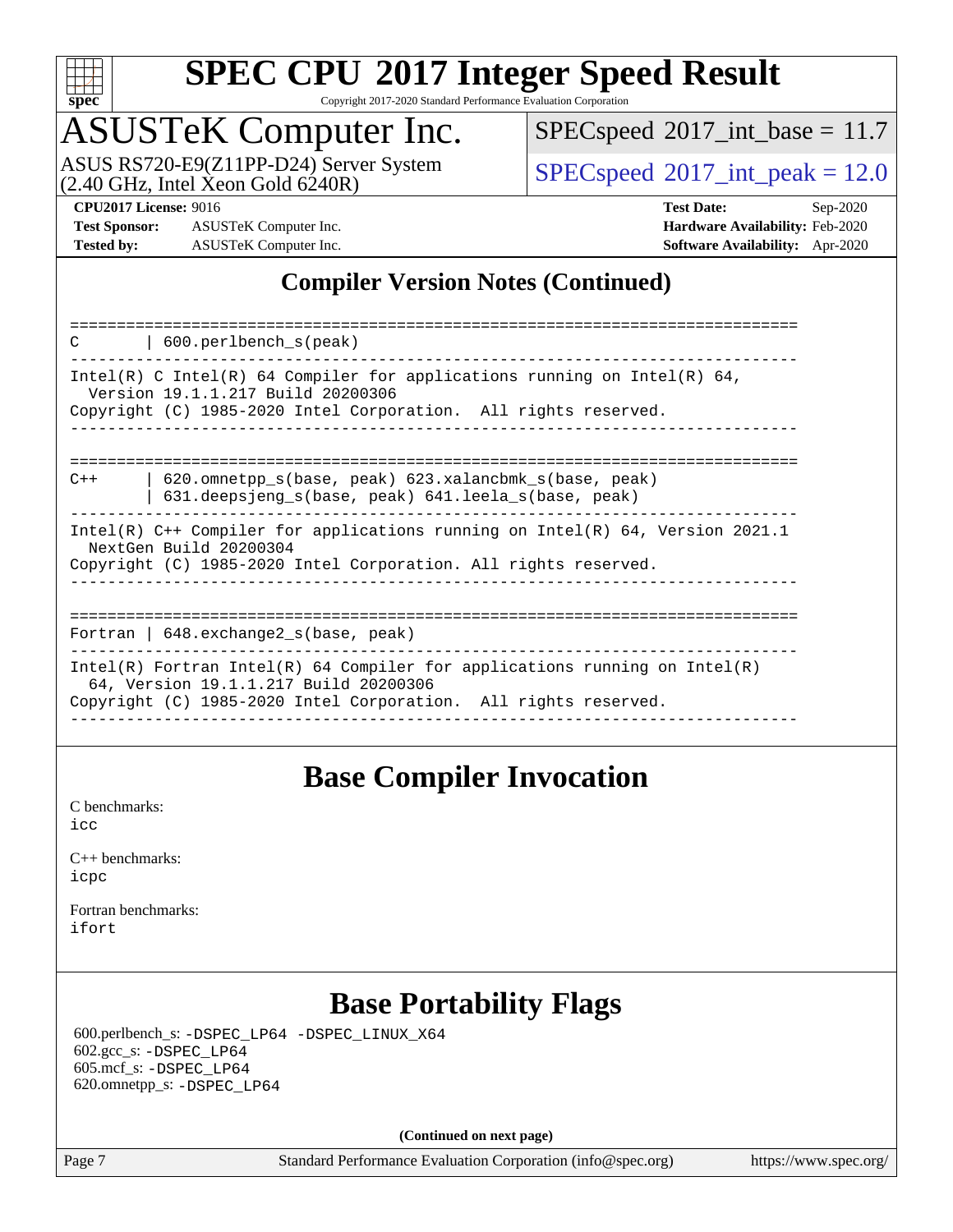

Copyright 2017-2020 Standard Performance Evaluation Corporation

# ASUSTeK Computer Inc.

 $(2.40 \text{ GHz}, \text{ Intel } \hat{\text{X}}$ con Gold 6240R) ASUS RS720-E9(Z11PP-D24) Server System  $SPEC speed@2017$  int\_peak = 12.0

 $SPECspeed^{\circ}2017\_int\_base = 11.7$  $SPECspeed^{\circ}2017\_int\_base = 11.7$ 

**[Test Sponsor:](http://www.spec.org/auto/cpu2017/Docs/result-fields.html#TestSponsor)** ASUSTeK Computer Inc. **[Hardware Availability:](http://www.spec.org/auto/cpu2017/Docs/result-fields.html#HardwareAvailability)** Feb-2020 **[Tested by:](http://www.spec.org/auto/cpu2017/Docs/result-fields.html#Testedby)** ASUSTeK Computer Inc. **[Software Availability:](http://www.spec.org/auto/cpu2017/Docs/result-fields.html#SoftwareAvailability)** Apr-2020

**[CPU2017 License:](http://www.spec.org/auto/cpu2017/Docs/result-fields.html#CPU2017License)** 9016 **[Test Date:](http://www.spec.org/auto/cpu2017/Docs/result-fields.html#TestDate)** Sep-2020

### **[Base Portability Flags \(Continued\)](http://www.spec.org/auto/cpu2017/Docs/result-fields.html#BasePortabilityFlags)**

 623.xalancbmk\_s: [-DSPEC\\_LP64](http://www.spec.org/cpu2017/results/res2020q4/cpu2017-20201023-24241.flags.html#suite_basePORTABILITY623_xalancbmk_s_DSPEC_LP64) [-DSPEC\\_LINUX](http://www.spec.org/cpu2017/results/res2020q4/cpu2017-20201023-24241.flags.html#b623.xalancbmk_s_baseCXXPORTABILITY_DSPEC_LINUX) 625.x264\_s: [-DSPEC\\_LP64](http://www.spec.org/cpu2017/results/res2020q4/cpu2017-20201023-24241.flags.html#suite_basePORTABILITY625_x264_s_DSPEC_LP64) 631.deepsjeng\_s: [-DSPEC\\_LP64](http://www.spec.org/cpu2017/results/res2020q4/cpu2017-20201023-24241.flags.html#suite_basePORTABILITY631_deepsjeng_s_DSPEC_LP64) 641.leela\_s: [-DSPEC\\_LP64](http://www.spec.org/cpu2017/results/res2020q4/cpu2017-20201023-24241.flags.html#suite_basePORTABILITY641_leela_s_DSPEC_LP64) 648.exchange2\_s: [-DSPEC\\_LP64](http://www.spec.org/cpu2017/results/res2020q4/cpu2017-20201023-24241.flags.html#suite_basePORTABILITY648_exchange2_s_DSPEC_LP64) 657.xz\_s: [-DSPEC\\_LP64](http://www.spec.org/cpu2017/results/res2020q4/cpu2017-20201023-24241.flags.html#suite_basePORTABILITY657_xz_s_DSPEC_LP64)

**[Base Optimization Flags](http://www.spec.org/auto/cpu2017/Docs/result-fields.html#BaseOptimizationFlags)**

#### [C benchmarks](http://www.spec.org/auto/cpu2017/Docs/result-fields.html#Cbenchmarks):

[-m64](http://www.spec.org/cpu2017/results/res2020q4/cpu2017-20201023-24241.flags.html#user_CCbase_m64-icc) [-qnextgen](http://www.spec.org/cpu2017/results/res2020q4/cpu2017-20201023-24241.flags.html#user_CCbase_f-qnextgen) [-std=c11](http://www.spec.org/cpu2017/results/res2020q4/cpu2017-20201023-24241.flags.html#user_CCbase_std-icc-std_0e1c27790398a4642dfca32ffe6c27b5796f9c2d2676156f2e42c9c44eaad0c049b1cdb667a270c34d979996257aeb8fc440bfb01818dbc9357bd9d174cb8524) [-Wl,-plugin-opt=-x86-branches-within-32B-boundaries](http://www.spec.org/cpu2017/results/res2020q4/cpu2017-20201023-24241.flags.html#user_CCbase_f-x86-branches-within-32B-boundaries_0098b4e4317ae60947b7b728078a624952a08ac37a3c797dfb4ffeb399e0c61a9dd0f2f44ce917e9361fb9076ccb15e7824594512dd315205382d84209e912f3) [-Wl,-z,muldefs](http://www.spec.org/cpu2017/results/res2020q4/cpu2017-20201023-24241.flags.html#user_CCbase_link_force_multiple1_b4cbdb97b34bdee9ceefcfe54f4c8ea74255f0b02a4b23e853cdb0e18eb4525ac79b5a88067c842dd0ee6996c24547a27a4b99331201badda8798ef8a743f577) [-xCORE-AVX512](http://www.spec.org/cpu2017/results/res2020q4/cpu2017-20201023-24241.flags.html#user_CCbase_f-xCORE-AVX512) [-O3](http://www.spec.org/cpu2017/results/res2020q4/cpu2017-20201023-24241.flags.html#user_CCbase_f-O3) [-ffast-math](http://www.spec.org/cpu2017/results/res2020q4/cpu2017-20201023-24241.flags.html#user_CCbase_f-ffast-math) [-flto](http://www.spec.org/cpu2017/results/res2020q4/cpu2017-20201023-24241.flags.html#user_CCbase_f-flto) [-mfpmath=sse](http://www.spec.org/cpu2017/results/res2020q4/cpu2017-20201023-24241.flags.html#user_CCbase_f-mfpmath_70eb8fac26bde974f8ab713bc9086c5621c0b8d2f6c86f38af0bd7062540daf19db5f3a066d8c6684be05d84c9b6322eb3b5be6619d967835195b93d6c02afa1) [-funroll-loops](http://www.spec.org/cpu2017/results/res2020q4/cpu2017-20201023-24241.flags.html#user_CCbase_f-funroll-loops) [-fuse-ld=gold](http://www.spec.org/cpu2017/results/res2020q4/cpu2017-20201023-24241.flags.html#user_CCbase_f-fuse-ld_920b3586e2b8c6e0748b9c84fa9b744736ba725a32cab14ad8f3d4ad28eecb2f59d1144823d2e17006539a88734fe1fc08fc3035f7676166309105a78aaabc32) [-qopt-mem-layout-trans=4](http://www.spec.org/cpu2017/results/res2020q4/cpu2017-20201023-24241.flags.html#user_CCbase_f-qopt-mem-layout-trans_fa39e755916c150a61361b7846f310bcdf6f04e385ef281cadf3647acec3f0ae266d1a1d22d972a7087a248fd4e6ca390a3634700869573d231a252c784941a8) [-fopenmp](http://www.spec.org/cpu2017/results/res2020q4/cpu2017-20201023-24241.flags.html#user_CCbase_fopenmp_5aa2e47ce4f2ef030ba5d12d5a7a9c4e57167333d78243fcadb80b48d5abb78ff19333f8478e0b2a41e63049eb285965c145ccab7b93db7d0c4d59e4dc6f5591) [-DSPEC\\_OPENMP](http://www.spec.org/cpu2017/results/res2020q4/cpu2017-20201023-24241.flags.html#suite_CCbase_DSPEC_OPENMP) [-L/usr/local/jemalloc64-5.0.1/lib](http://www.spec.org/cpu2017/results/res2020q4/cpu2017-20201023-24241.flags.html#user_CCbase_jemalloc_link_path64_1_cc289568b1a6c0fd3b62c91b824c27fcb5af5e8098e6ad028160d21144ef1b8aef3170d2acf0bee98a8da324cfe4f67d0a3d0c4cc4673d993d694dc2a0df248b) [-ljemalloc](http://www.spec.org/cpu2017/results/res2020q4/cpu2017-20201023-24241.flags.html#user_CCbase_jemalloc_link_lib_d1249b907c500fa1c0672f44f562e3d0f79738ae9e3c4a9c376d49f265a04b9c99b167ecedbf6711b3085be911c67ff61f150a17b3472be731631ba4d0471706)

#### [C++ benchmarks:](http://www.spec.org/auto/cpu2017/Docs/result-fields.html#CXXbenchmarks)

[-m64](http://www.spec.org/cpu2017/results/res2020q4/cpu2017-20201023-24241.flags.html#user_CXXbase_m64-icc) [-qnextgen](http://www.spec.org/cpu2017/results/res2020q4/cpu2017-20201023-24241.flags.html#user_CXXbase_f-qnextgen) [-Wl,-plugin-opt=-x86-branches-within-32B-boundaries](http://www.spec.org/cpu2017/results/res2020q4/cpu2017-20201023-24241.flags.html#user_CXXbase_f-x86-branches-within-32B-boundaries_0098b4e4317ae60947b7b728078a624952a08ac37a3c797dfb4ffeb399e0c61a9dd0f2f44ce917e9361fb9076ccb15e7824594512dd315205382d84209e912f3) [-Wl,-z,muldefs](http://www.spec.org/cpu2017/results/res2020q4/cpu2017-20201023-24241.flags.html#user_CXXbase_link_force_multiple1_b4cbdb97b34bdee9ceefcfe54f4c8ea74255f0b02a4b23e853cdb0e18eb4525ac79b5a88067c842dd0ee6996c24547a27a4b99331201badda8798ef8a743f577) [-xCORE-AVX512](http://www.spec.org/cpu2017/results/res2020q4/cpu2017-20201023-24241.flags.html#user_CXXbase_f-xCORE-AVX512) [-O3](http://www.spec.org/cpu2017/results/res2020q4/cpu2017-20201023-24241.flags.html#user_CXXbase_f-O3) [-ffast-math](http://www.spec.org/cpu2017/results/res2020q4/cpu2017-20201023-24241.flags.html#user_CXXbase_f-ffast-math) [-flto](http://www.spec.org/cpu2017/results/res2020q4/cpu2017-20201023-24241.flags.html#user_CXXbase_f-flto) [-mfpmath=sse](http://www.spec.org/cpu2017/results/res2020q4/cpu2017-20201023-24241.flags.html#user_CXXbase_f-mfpmath_70eb8fac26bde974f8ab713bc9086c5621c0b8d2f6c86f38af0bd7062540daf19db5f3a066d8c6684be05d84c9b6322eb3b5be6619d967835195b93d6c02afa1) [-funroll-loops](http://www.spec.org/cpu2017/results/res2020q4/cpu2017-20201023-24241.flags.html#user_CXXbase_f-funroll-loops) [-fuse-ld=gold](http://www.spec.org/cpu2017/results/res2020q4/cpu2017-20201023-24241.flags.html#user_CXXbase_f-fuse-ld_920b3586e2b8c6e0748b9c84fa9b744736ba725a32cab14ad8f3d4ad28eecb2f59d1144823d2e17006539a88734fe1fc08fc3035f7676166309105a78aaabc32) [-qopt-mem-layout-trans=4](http://www.spec.org/cpu2017/results/res2020q4/cpu2017-20201023-24241.flags.html#user_CXXbase_f-qopt-mem-layout-trans_fa39e755916c150a61361b7846f310bcdf6f04e385ef281cadf3647acec3f0ae266d1a1d22d972a7087a248fd4e6ca390a3634700869573d231a252c784941a8) [-L/usr/local/IntelCompiler19/compilers\\_and\\_libraries\\_2020.1.217/linux/compiler/lib/intel64\\_lin](http://www.spec.org/cpu2017/results/res2020q4/cpu2017-20201023-24241.flags.html#user_CXXbase_linkpath_2cb6f503891ebf8baee7515f4e7d4ec1217444d1d05903cc0091ac4158de400651d2b2313a9fa414cb8a8f0e16ab029634f5c6db340f400369c190d4db8a54a0) [-lqkmalloc](http://www.spec.org/cpu2017/results/res2020q4/cpu2017-20201023-24241.flags.html#user_CXXbase_qkmalloc_link_lib_79a818439969f771c6bc311cfd333c00fc099dad35c030f5aab9dda831713d2015205805422f83de8875488a2991c0a156aaa600e1f9138f8fc37004abc96dc5)

#### [Fortran benchmarks:](http://www.spec.org/auto/cpu2017/Docs/result-fields.html#Fortranbenchmarks)

[-m64](http://www.spec.org/cpu2017/results/res2020q4/cpu2017-20201023-24241.flags.html#user_FCbase_m64-icc) [-Wl,-plugin-opt=-x86-branches-within-32B-boundaries](http://www.spec.org/cpu2017/results/res2020q4/cpu2017-20201023-24241.flags.html#user_FCbase_f-x86-branches-within-32B-boundaries_0098b4e4317ae60947b7b728078a624952a08ac37a3c797dfb4ffeb399e0c61a9dd0f2f44ce917e9361fb9076ccb15e7824594512dd315205382d84209e912f3) [-xCORE-AVX512](http://www.spec.org/cpu2017/results/res2020q4/cpu2017-20201023-24241.flags.html#user_FCbase_f-xCORE-AVX512) [-O3](http://www.spec.org/cpu2017/results/res2020q4/cpu2017-20201023-24241.flags.html#user_FCbase_f-O3) [-ipo](http://www.spec.org/cpu2017/results/res2020q4/cpu2017-20201023-24241.flags.html#user_FCbase_f-ipo) [-no-prec-div](http://www.spec.org/cpu2017/results/res2020q4/cpu2017-20201023-24241.flags.html#user_FCbase_f-no-prec-div) [-qopt-mem-layout-trans=4](http://www.spec.org/cpu2017/results/res2020q4/cpu2017-20201023-24241.flags.html#user_FCbase_f-qopt-mem-layout-trans_fa39e755916c150a61361b7846f310bcdf6f04e385ef281cadf3647acec3f0ae266d1a1d22d972a7087a248fd4e6ca390a3634700869573d231a252c784941a8) [-nostandard-realloc-lhs](http://www.spec.org/cpu2017/results/res2020q4/cpu2017-20201023-24241.flags.html#user_FCbase_f_2003_std_realloc_82b4557e90729c0f113870c07e44d33d6f5a304b4f63d4c15d2d0f1fab99f5daaed73bdb9275d9ae411527f28b936061aa8b9c8f2d63842963b95c9dd6426b8a) [-align array32byte](http://www.spec.org/cpu2017/results/res2020q4/cpu2017-20201023-24241.flags.html#user_FCbase_align_array32byte_b982fe038af199962ba9a80c053b8342c548c85b40b8e86eb3cc33dee0d7986a4af373ac2d51c3f7cf710a18d62fdce2948f201cd044323541f22fc0fffc51b6) [-mbranches-within-32B-boundaries](http://www.spec.org/cpu2017/results/res2020q4/cpu2017-20201023-24241.flags.html#user_FCbase_f-mbranches-within-32B-boundaries)

### **[Peak Compiler Invocation](http://www.spec.org/auto/cpu2017/Docs/result-fields.html#PeakCompilerInvocation)**

[C benchmarks](http://www.spec.org/auto/cpu2017/Docs/result-fields.html#Cbenchmarks):  $i$ cc

[C++ benchmarks:](http://www.spec.org/auto/cpu2017/Docs/result-fields.html#CXXbenchmarks) [icpc](http://www.spec.org/cpu2017/results/res2020q4/cpu2017-20201023-24241.flags.html#user_CXXpeak_intel_icpc_c510b6838c7f56d33e37e94d029a35b4a7bccf4766a728ee175e80a419847e808290a9b78be685c44ab727ea267ec2f070ec5dc83b407c0218cded6866a35d07)

[Fortran benchmarks](http://www.spec.org/auto/cpu2017/Docs/result-fields.html#Fortranbenchmarks): [ifort](http://www.spec.org/cpu2017/results/res2020q4/cpu2017-20201023-24241.flags.html#user_FCpeak_intel_ifort_8111460550e3ca792625aed983ce982f94888b8b503583aa7ba2b8303487b4d8a21a13e7191a45c5fd58ff318f48f9492884d4413fa793fd88dd292cad7027ca)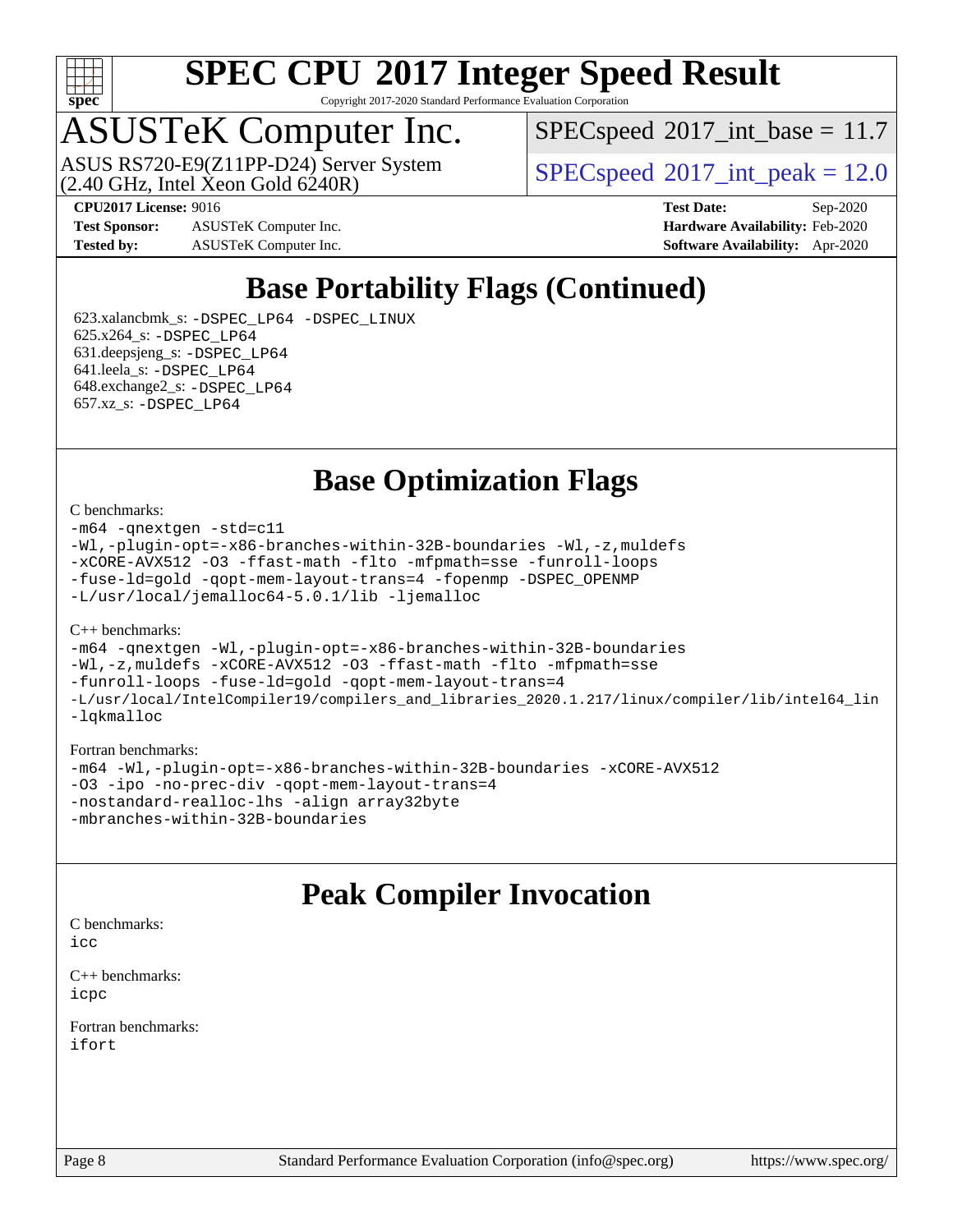

Copyright 2017-2020 Standard Performance Evaluation Corporation

# ASUSTeK Computer Inc.

 $(2.40 \text{ GHz}, \text{Intel Xeon Gold } 6240 \text{R})$ ASUS RS720-E9(Z11PP-D24) Server System  $SPEC speed^{\circ}2017$  int peak = 12.0

 $SPECspeed^{\circledcirc}2017\_int\_base = 11.7$  $SPECspeed^{\circledcirc}2017\_int\_base = 11.7$ 

**[Test Sponsor:](http://www.spec.org/auto/cpu2017/Docs/result-fields.html#TestSponsor)** ASUSTeK Computer Inc. **[Hardware Availability:](http://www.spec.org/auto/cpu2017/Docs/result-fields.html#HardwareAvailability)** Feb-2020 **[Tested by:](http://www.spec.org/auto/cpu2017/Docs/result-fields.html#Testedby)** ASUSTeK Computer Inc. **[Software Availability:](http://www.spec.org/auto/cpu2017/Docs/result-fields.html#SoftwareAvailability)** Apr-2020

**[CPU2017 License:](http://www.spec.org/auto/cpu2017/Docs/result-fields.html#CPU2017License)** 9016 **[Test Date:](http://www.spec.org/auto/cpu2017/Docs/result-fields.html#TestDate)** Sep-2020

### **[Peak Portability Flags](http://www.spec.org/auto/cpu2017/Docs/result-fields.html#PeakPortabilityFlags)**

 600.perlbench\_s: [-DSPEC\\_LP64](http://www.spec.org/cpu2017/results/res2020q4/cpu2017-20201023-24241.flags.html#b600.perlbench_s_peakPORTABILITY_DSPEC_LP64) [-DSPEC\\_LINUX\\_X64](http://www.spec.org/cpu2017/results/res2020q4/cpu2017-20201023-24241.flags.html#b600.perlbench_s_peakCPORTABILITY_DSPEC_LINUX_X64)  $602.\text{gcc}\_\text{s}: -\text{DSPEC}\_\text{LP64}(*) -\text{DSPEC}\_\text{LP64}$  605.mcf\_s: [-DSPEC\\_LP64](http://www.spec.org/cpu2017/results/res2020q4/cpu2017-20201023-24241.flags.html#suite_peakPORTABILITY605_mcf_s_DSPEC_LP64) 620.omnetpp\_s: [-DSPEC\\_LP64](http://www.spec.org/cpu2017/results/res2020q4/cpu2017-20201023-24241.flags.html#suite_peakPORTABILITY620_omnetpp_s_DSPEC_LP64) 623.xalancbmk\_s: [-DSPEC\\_LP64](http://www.spec.org/cpu2017/results/res2020q4/cpu2017-20201023-24241.flags.html#suite_peakPORTABILITY623_xalancbmk_s_DSPEC_LP64) [-DSPEC\\_LINUX](http://www.spec.org/cpu2017/results/res2020q4/cpu2017-20201023-24241.flags.html#b623.xalancbmk_s_peakCXXPORTABILITY_DSPEC_LINUX) 625.x264\_s: [-DSPEC\\_LP64](http://www.spec.org/cpu2017/results/res2020q4/cpu2017-20201023-24241.flags.html#suite_peakPORTABILITY625_x264_s_DSPEC_LP64) 631.deepsjeng\_s: [-DSPEC\\_LP64](http://www.spec.org/cpu2017/results/res2020q4/cpu2017-20201023-24241.flags.html#suite_peakPORTABILITY631_deepsjeng_s_DSPEC_LP64) 641.leela\_s: [-DSPEC\\_LP64](http://www.spec.org/cpu2017/results/res2020q4/cpu2017-20201023-24241.flags.html#suite_peakPORTABILITY641_leela_s_DSPEC_LP64) 648.exchange2\_s: [-DSPEC\\_LP64](http://www.spec.org/cpu2017/results/res2020q4/cpu2017-20201023-24241.flags.html#suite_peakPORTABILITY648_exchange2_s_DSPEC_LP64) 657.xz\_s: [-DSPEC\\_LP64](http://www.spec.org/cpu2017/results/res2020q4/cpu2017-20201023-24241.flags.html#suite_peakPORTABILITY657_xz_s_DSPEC_LP64)

(\*) Indicates a portability flag that was found in a non-portability variable.

### **[Peak Optimization Flags](http://www.spec.org/auto/cpu2017/Docs/result-fields.html#PeakOptimizationFlags)**

[C benchmarks](http://www.spec.org/auto/cpu2017/Docs/result-fields.html#Cbenchmarks):

```
 600.perlbench_s: -Wl,-z,muldefs -prof-gen(pass 1) -prof-use(pass 2)
-xCORE-AVX512 -ipo -O3 -no-prec-div
-qopt-mem-layout-trans=4 -fno-strict-overflow
-mbranches-within-32B-boundaries
-L/usr/local/jemalloc64-5.0.1/lib -ljemalloc
```

```
 602.gcc_s: -m64 -qnextgen -std=c11 -fuse-ld=gold
-Wl,-plugin-opt=-x86-branches-within-32B-boundaries
-Wl,-z,muldefs -fprofile-generate(pass 1)
-fprofile-use=default.profdata(pass 2) -xCORE-AVX512 -flto
-Ofast(pass 1) -O3 -ffast-math -qopt-mem-layout-trans=4
-L/usr/local/jemalloc64-5.0.1/lib -ljemalloc
```
 $605 \text{.mcf}\text{.s.}$  basepeak = yes

```
 625.x264_s: -m64 -qnextgen -std=c11
-Wl,-plugin-opt=-x86-branches-within-32B-boundaries
-Wl,-z,muldefs -xCORE-AVX512 -flto -O3 -ffast-math
-fuse-ld=gold -qopt-mem-layout-trans=4 -fno-alias
-L/usr/local/jemalloc64-5.0.1/lib -ljemalloc
```
657.xz\_s: basepeak = yes

[C++ benchmarks:](http://www.spec.org/auto/cpu2017/Docs/result-fields.html#CXXbenchmarks)

620.omnetpp\_s: basepeak = yes

**(Continued on next page)**